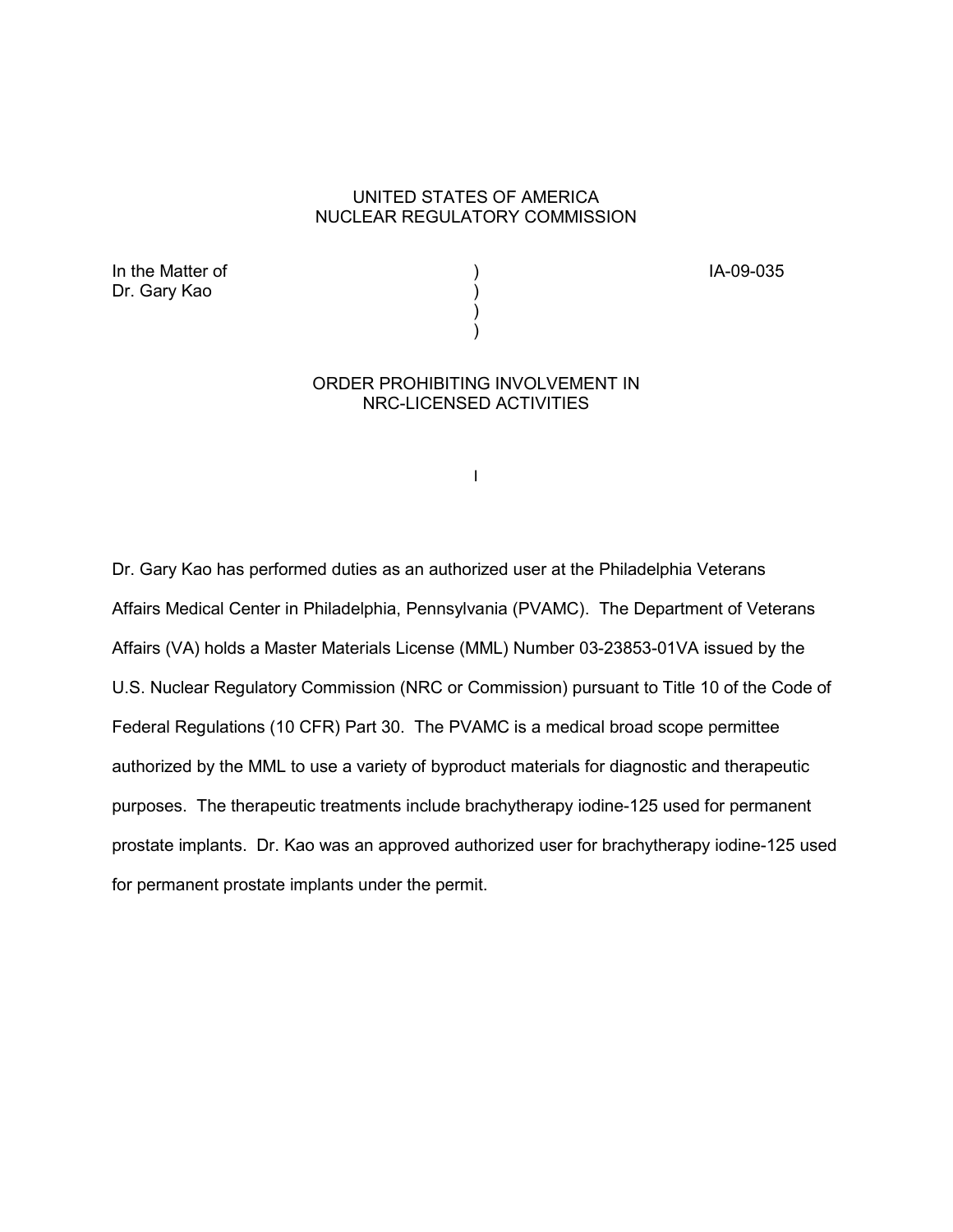On May 16, 2008, the NRC received information that on May 5, 2008, a potential medical event (as defined in 10 CFR 35.3045) occurred at the PVAMC; this event report was followed by numerous others. By October 2009, the VA had reported to the NRC that 97 medical events involving prostate brachytherapy occurred at the PVAMC from February 2002 through June 2008. The NRC determined that Dr. Kao was the authorized physician during 91 of the 97 reported medical events.

In addition, during the period from December 2006 through November 2007, post-treatment dose verification, required pursuant to 10 CFR 35.41(b)(2), was not performed for at least 16 patients under Dr. Kao's purview due to computer system interface problems. Even after the computer interface problems were resolved, post-treatment plans were not completed for seven patients until December 2007.

In response to the reported medical events, the VA National Health Physics Program (NHPP) conducted onsite inspections at the PVAMC on May 28 and 29, 2008, and June 24 and 25, 2008. The VA NHPP issued an inspection report on October 16, 2008, documenting violations of NRC requirements. The NHPP concluded that, for medical events occurring between February 25, 2002, and May 5, 2008, Dr. Kao was aware of the D90 (dose to 90 percent of the prostate volume) doses and, in some cases, of the seeds being implanted outside the prostate. The NHPP determined that Dr. Kao had adequate clinical and technical

-2-

II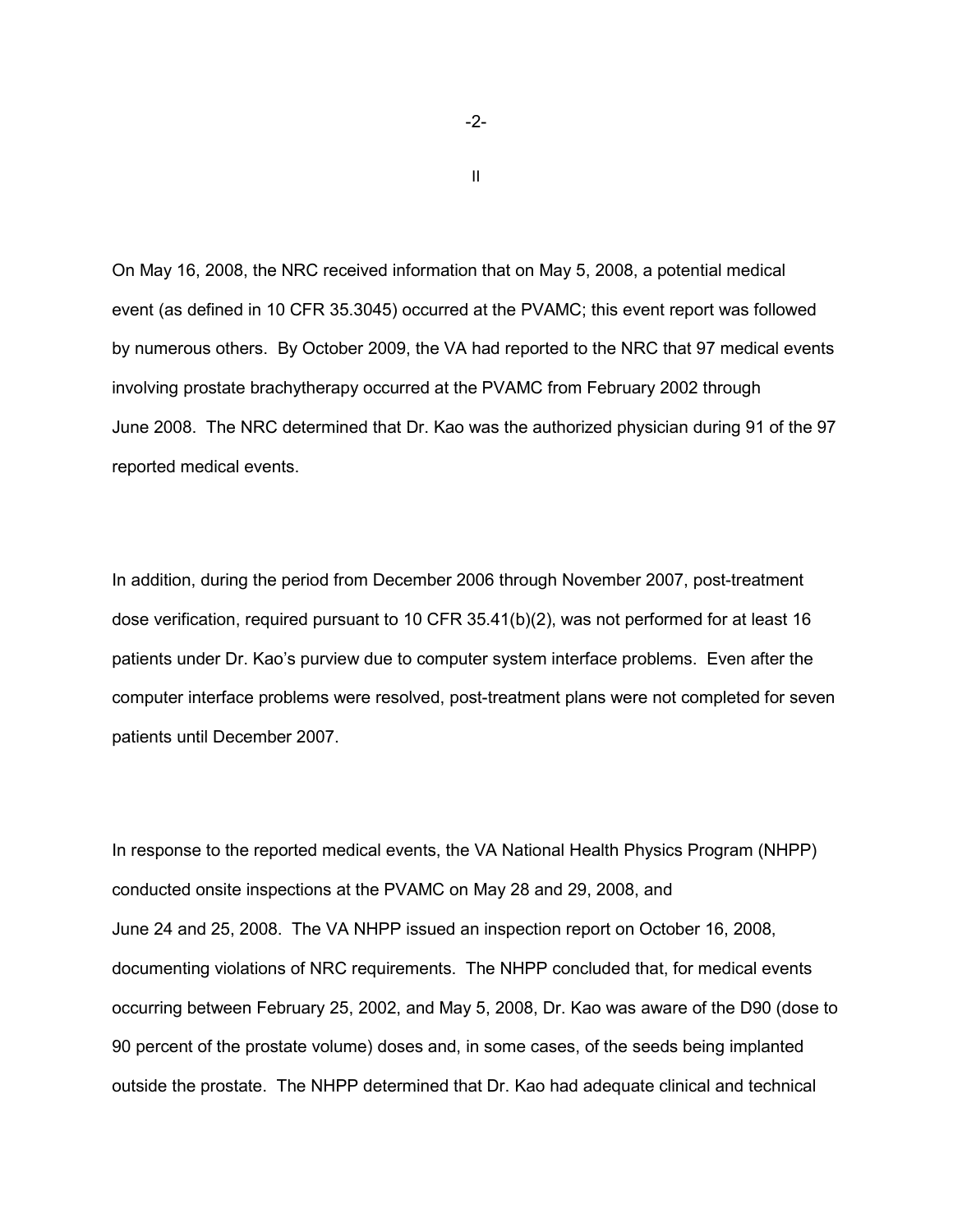knowledge of the patient circumstances surrounding the medical events. However, the NHPP concluded that Dr. Kao did not report these circumstances to the Radiation Safety Officer to evaluate as possible medical events. The NRC considered this a missed opportunity to correct the issue, allowing further medical events to occur.

On July 17, 2008, the PVAMC Director convened an Administrative Board of Investigation (ABI) to review the brachytherapy program. The ABI submitted the results of its investigation in a memorandum to the PVAMC Director on September 4, 2008. The ABI report concluded that Dr. Kao was aware of the poor and inconsistent results from the brachytherapy treatments, but chose not to alert senior management or the Radiation Safety Committee. Additionally, the ABI report stated that Dr. Kao chose not to stop the program when problems were identified relating to post-treatment monitoring and evaluation because of data transmission issues from the radiology department. The ABI report also noted that Dr. Kao failed to take corrective action for those cases found to have low D90s or when the computerized tomography to treatment planning system network problem made post implant evaluations impossible.

The NRC also responded to the medical events being reported by conducting onsite inspections at the PVAMC on various dates from July 23, 2008, to October 16, 2009. The results of the NRC inspections were documented in NRC Special Inspection Report 030-34325/2008-029(DNMS), dated March 30, 2009, and NRC Reactive Inspection Report 030-34325/2009-001(DNMS), dated November 17, 2009. While the NRC inspection reports did not focus on the roles of individuals and their contributions to the issues at the PVAMC, the NRC recognized that Dr. Kao was the

-3-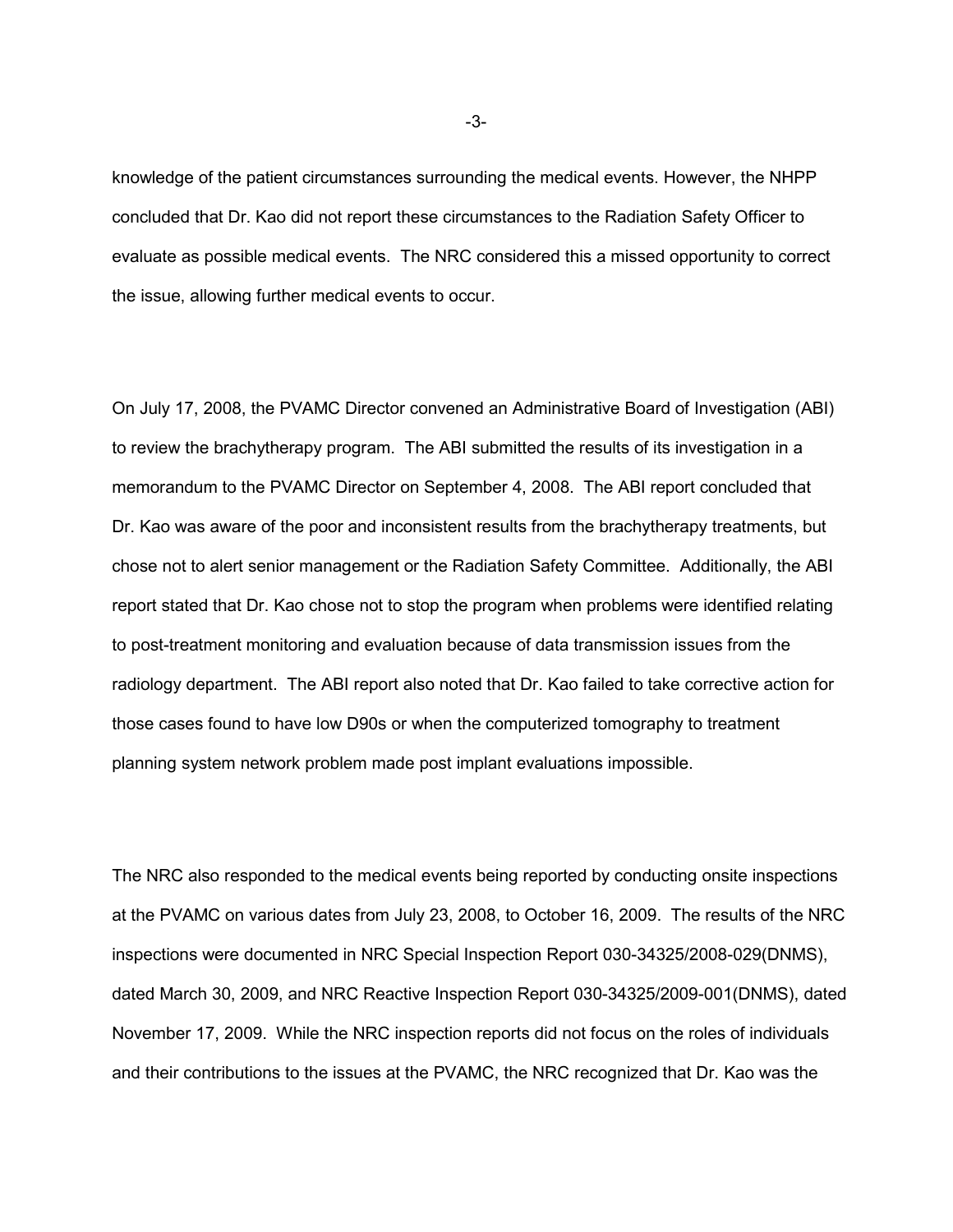authorized user for almost all the reported medical events. The NRC identified that contributing factors to the medical events included a lack of a safety culture where safety concerns went unreported, and a non-rigorous and informal assessment of patient doses existed which did not demonstrate a commitment to improve performance. The NRC identified eight apparent violations of NRC requirements.

The NRC discussed these violations with the VA at a Predecisional Enforcement Conference conducted on December 17, 2009. In a letter dated January 14, 2010, the VA accepted the violations, including the root or basic causes identified by the VA and the NRC.

On March 17, 2010, the NRC issued a Notice of Violation with a \$227,500 proposed civil penalty to the VA. The Notice of Violation included two Severity Level II violations and three Severity Level III violations assessed a civil penalty; and one Severity Level II violation and two Severity Level IV violations not assessed a civil penalty. The VA provided the NRC with its response to the Notice of Violation and proposed civil penalty, dated April 8, 2010, and forwarded payment of the civil penalty provided in a follow-up letter, dated April 13, 2010.

The information gathered through the multiple review processes outlined above called into question whether the NRC had reasonable assurance that Dr. Kao would perform his duties as an authorized user in accordance with NRC regulations and the Atomic Energy Act. As a result, on May 26, 2009, the NRC issued a Demand for Information (DFI) to Dr. Kao. This DFI was limited in scope to information about whether Dr. Kao was currently performing any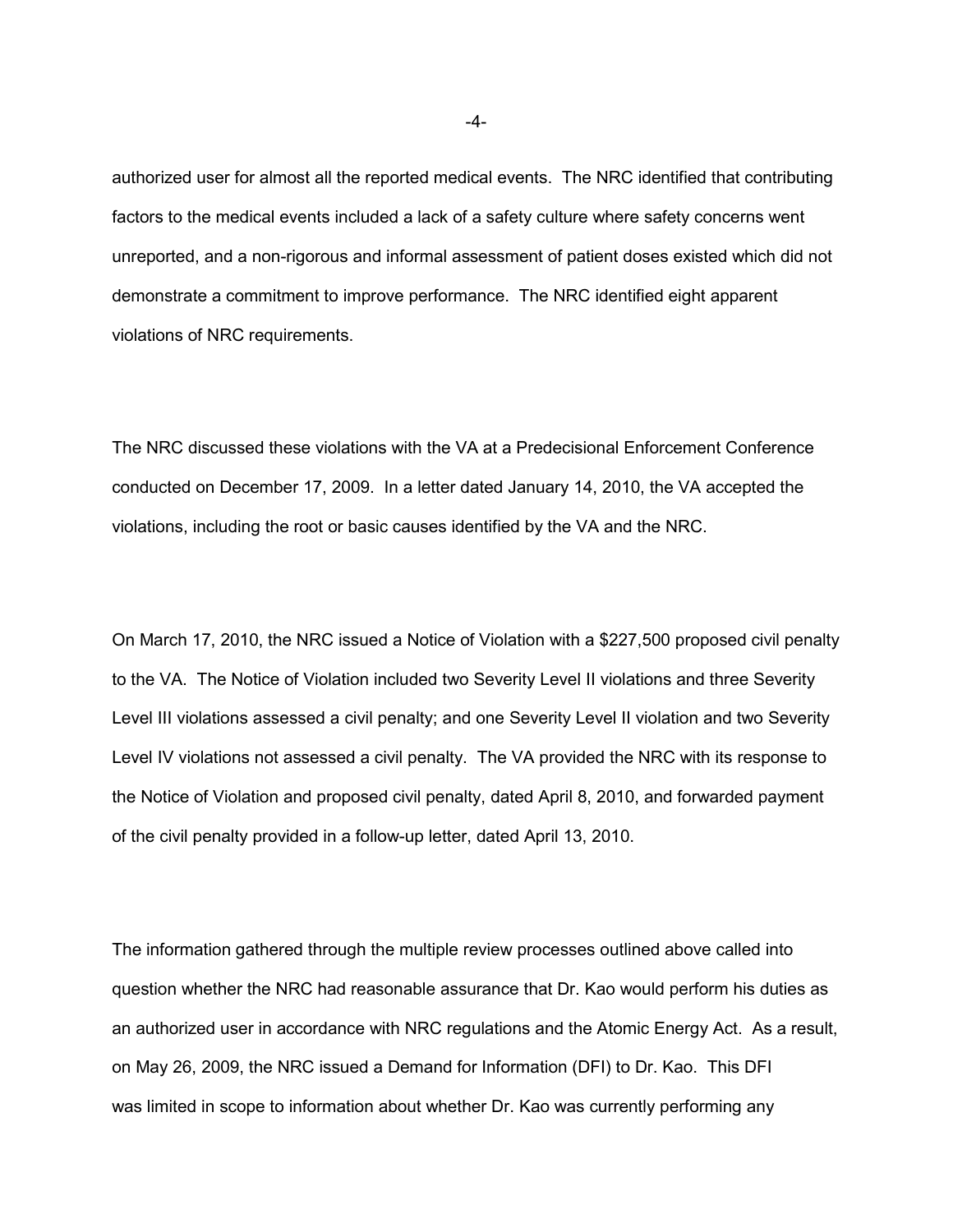activities using byproduct materials, if so, where, and, if not, requiring Dr. Kao to notify the NRC 72 hours before performing any such activities. In his May 28, 2009, response, Dr. Kao indicated that he was not then participating in any activities using byproduct materials, including but not limited to brachytherapy activities, at any NRC or Agreement State licensed facilities and that he would inform the NRC 72 hours prior to participating in any such activities.

On May 24, 2010, the NRC issued a second DFI to Dr. Kao, to provide an update to Dr. Kao's previous responses, and provide additional information about actions Dr. Kao had taken, or planned to take, to: (1) ensure that, should he engage in activities involving the use of byproduct material, including but not limited to brachytherapy implant treatments, such activities would be performed safely and, specifically, that such activities would be in accordance with the written directive; (2) ensure that he fully understood NRC's definition of a medical event and the steps that he needed to take to identify and report medical events; and (3) to describe any additional information that would provide the NRC with reasonable assurance about his involvement in NRC-regulated activities.

Dr. Kao responded to the NRC's second DFI on June 1, 2010. His reply indicated that he was not designated as an authorized user on any NRC or Agreement State license or any permit and was not currently involved in any activities involving byproduct material. The reply also indicated that Dr. Kao had not taken and did not plan to take any actions at this time to ensure that any future activities would be performed safely and in accordance with a written directive. The reply did not provide any information that indicated that Dr. Kao had taken any actions to

-5-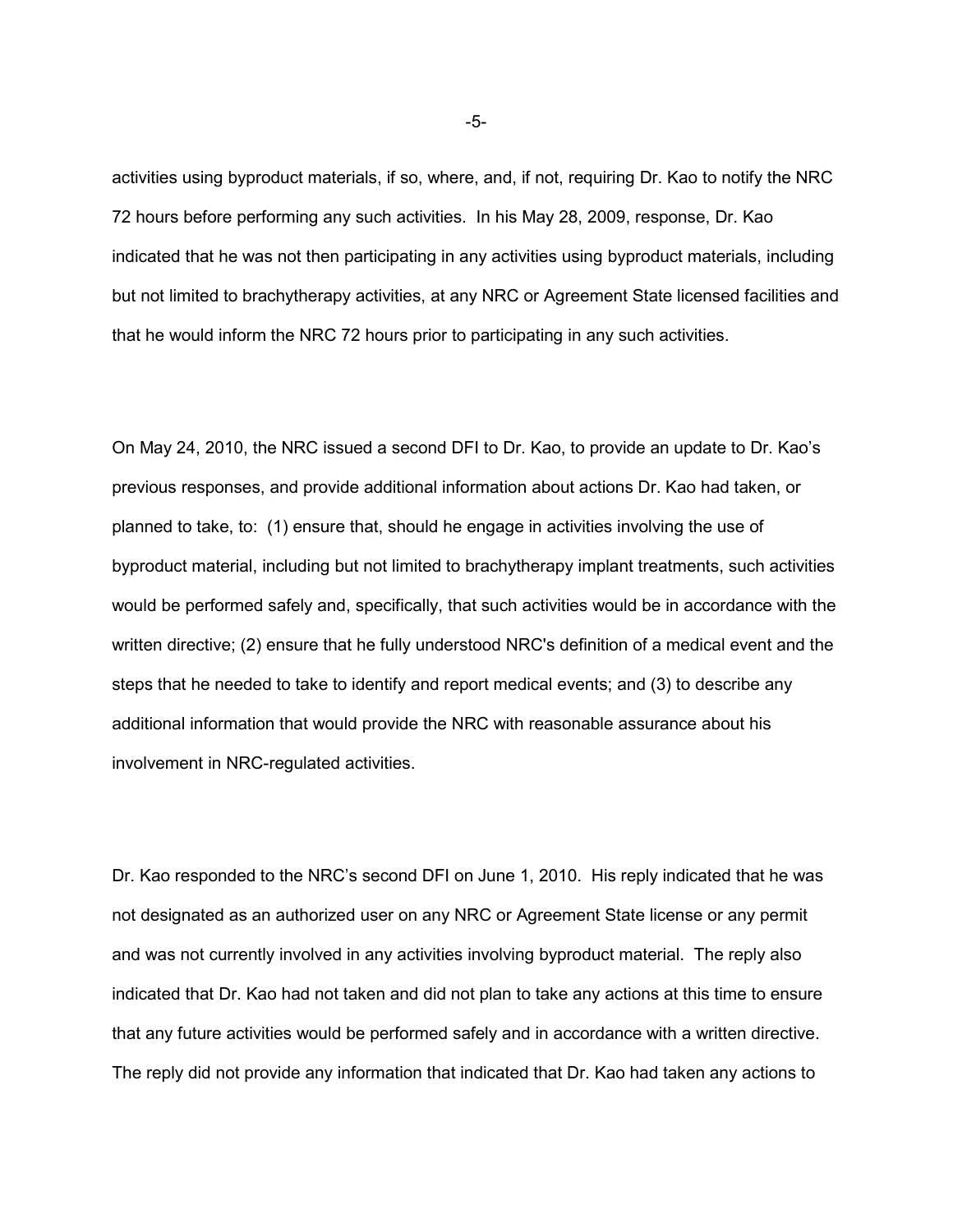gain understanding of the NRC's definition of a medical event or to ensure that Dr. Kao would identify and report medical events. Finally, Dr. Kao indicated that he was not currently engaged in the administration of brachytherapy treatment and had no plans to become so engaged in the future. Dr. Kao attested that, prior to performing any brachytherapy treatment, he would take all necessary and appropriate steps to ensure that he was current on all applicable NRC requirements.

III

Based on Dr. Kao's performance at the PVAMC and his responses to the aforementioned DFI's, as set forth in Section II of this Order, the NRC lacks reasonable assurance until Dr. Kao takes the appropriate corrective actions and can demonstrate his knowledge of the safe use of radioactive material to protect health or to minimize the danger to life or property in compliance with the Commission's requirements. Therefore, the public health, safety and interest require that Dr. Kao be prohibited from any involvement in NRC-licensed activities until he can provide the NRC with reasonable assurance that he can safely use radioactive material in accordance with NRC requirements, and that he can correctly identify and report medical events.

IV

Accordingly, pursuant to sections 81, 161b, 161i, 161o, 182 and 186 of the Atomic Energy Act of 1954, as amended, and the Commission's regulations in 10 CFR 2.202 and 10 CFR 150.20, IT IS HEREBY ORDERED THAT: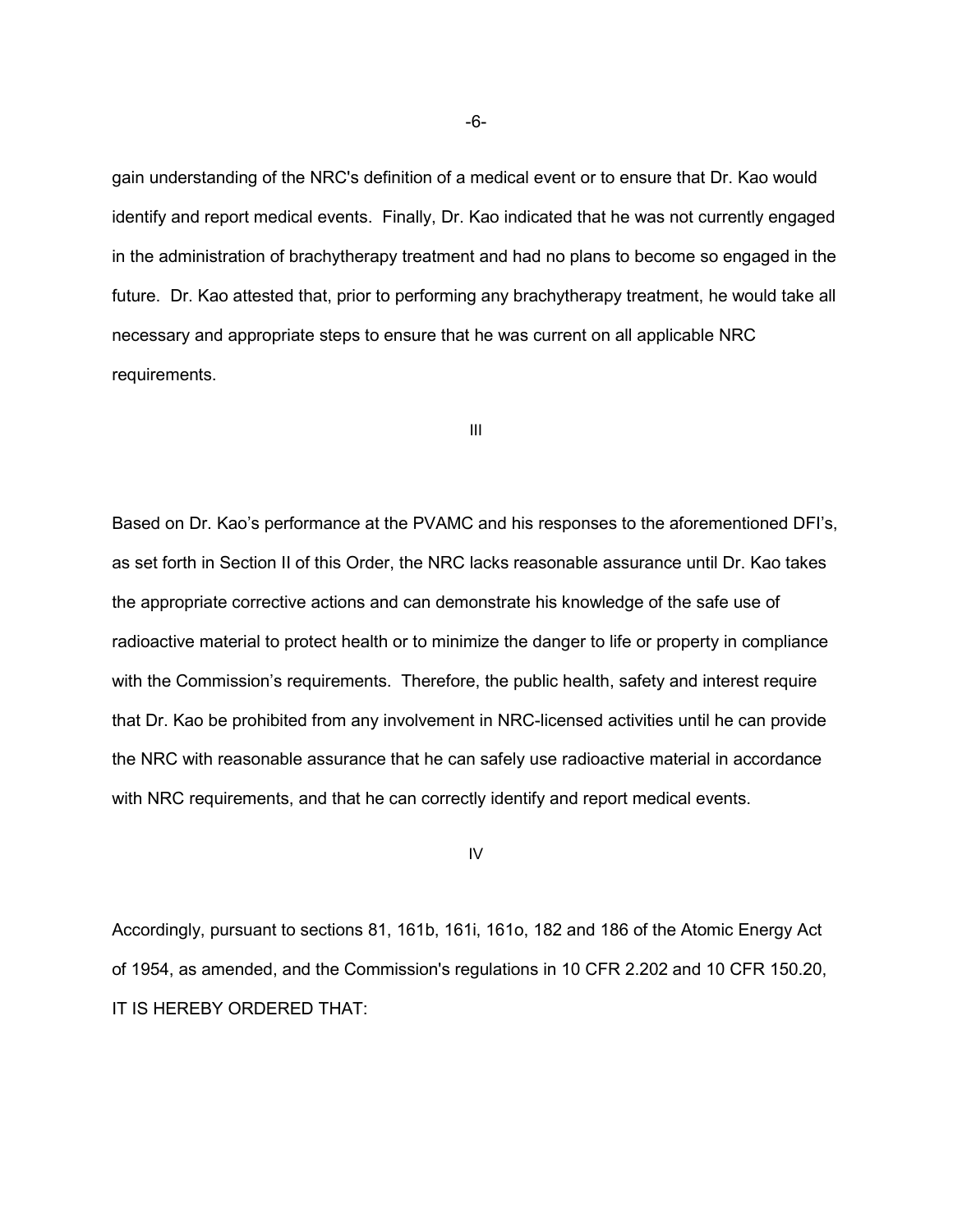- 1. Beginning on the effective date of this Order, Dr. Kao is prohibited from engaging in NRC-licensed activities. NRC-licensed activities are those activities that are conducted pursuant to a specific or general license issued by the NRC, including, but not limited to, those activities of Agreement State licensees conducted pursuant to the authority granted by 10 CFR 150.20.
- 2. If, after issuance but prior to the effective date of this Order, Dr. Kao has performed NRC-licensed activities for another person or organization as an employee or contractor, he shall provide written notification to the Director of the NRC Office of Enforcement, with a copy to the Region III Regional Administrator, of the name, address and telephone number of that person or organization, and provide a copy of this Order to that person or organization. The notifications required by this paragraph, if applicable, shall be accomplished within 5 days of the effective date of this Order.
- 3. If, after issuance but prior to the effective date of this Order, Dr. Kao has performed activities licensed by an Agreement State, then Dr. Kao shall (1) provide a copy of the Order to the person or organization by whom he was employed or contracted within 5 days of the effective date of this Order, and (2) provide written notification to the Director of the NRC Office of Enforcement, with a copy to the Region III Regional Administrator, within 5 days of the effective date of this Order. If, after the effective date of this Order, Dr. Kao accepts an offer of employment, enters a contract to perform work, or otherwise plans to perform activities licensed by an Agreement State, Dr. Kao shall

-7-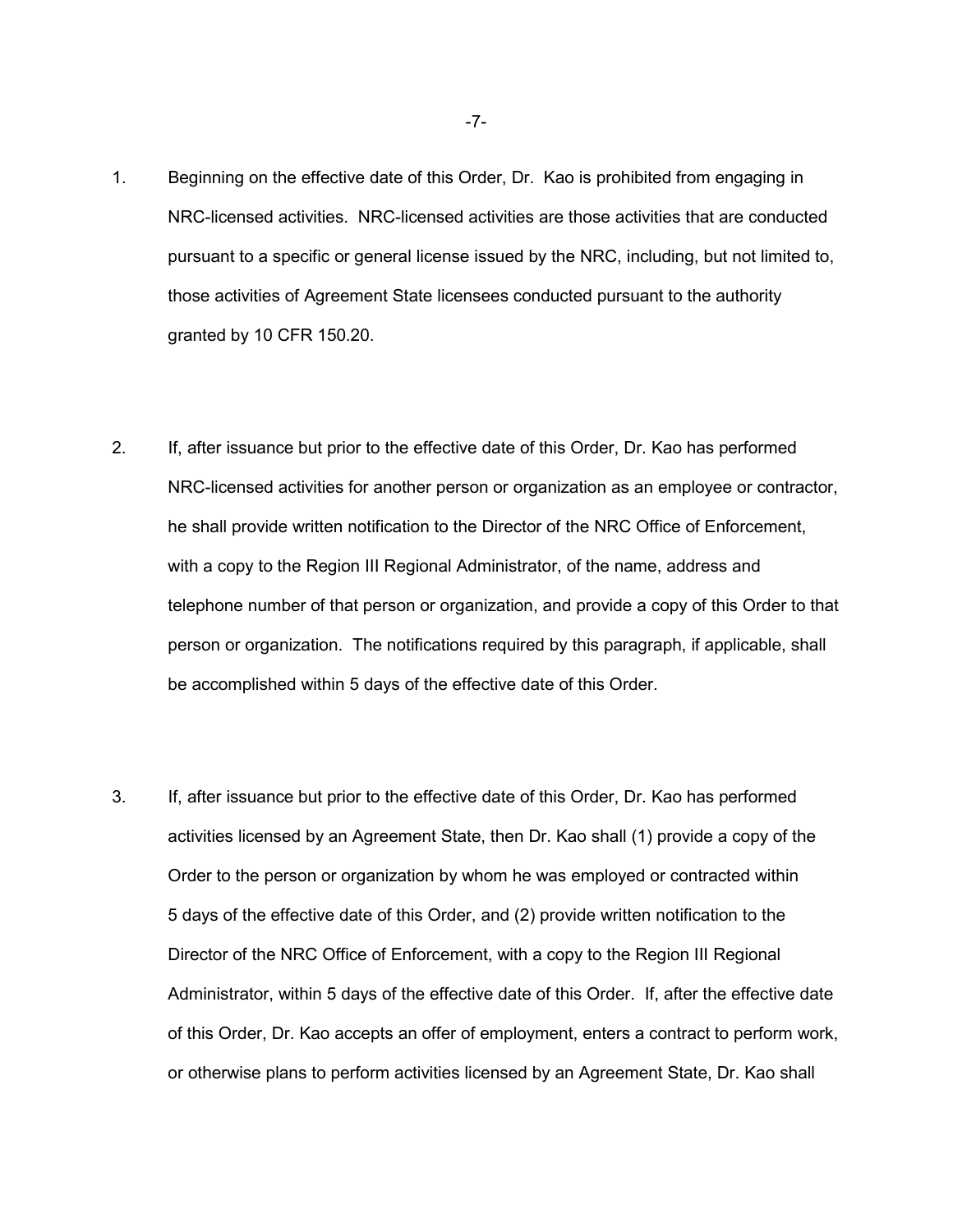(1) provide a copy of this Order to the person or organization by whom he will be employed or contracted, within 5 days of any such offer, contract, or plan, and (2) provide written notification to the Director of the NRC Office of Enforcement, with a copy to the Region III Regional Administrator, within 5 days of any such offer, contract, or plan.

- 4. At any time after the effective date of this Order, Dr. Kao may file a written request with the Director of the NRC Office of Enforcement that the Order be rescinded, such that he could resume, for example, the activities of an authorized user for medical administrations, based upon the satisfactory completion of all of the following conditions:
	- a. In addition to the training and qualification requirements set forth in NRC regulations applicable to the use of byproduct material, Dr. Kao shall provide documentation showing that he has successfully completed specialized training regarding (1) the definition of a medical event contained in NRC regulations, how to identify a medical event, and the requirements for proper reporting of a medical event, with particular emphasis on medical events arising out of prostate brachytherapy treatments, but not limited to such treatments; and (2) the importance of reporting non-compliances and identifying appropriate corrective actions under the NRC Enforcement Policy. Such documentation shall include training dates, course syllabi, and instructor qualifications;
	- b. Dr. Kao shall provide documentation showing that he has successfully demonstrated, under the supervision of a trained and qualified authorized user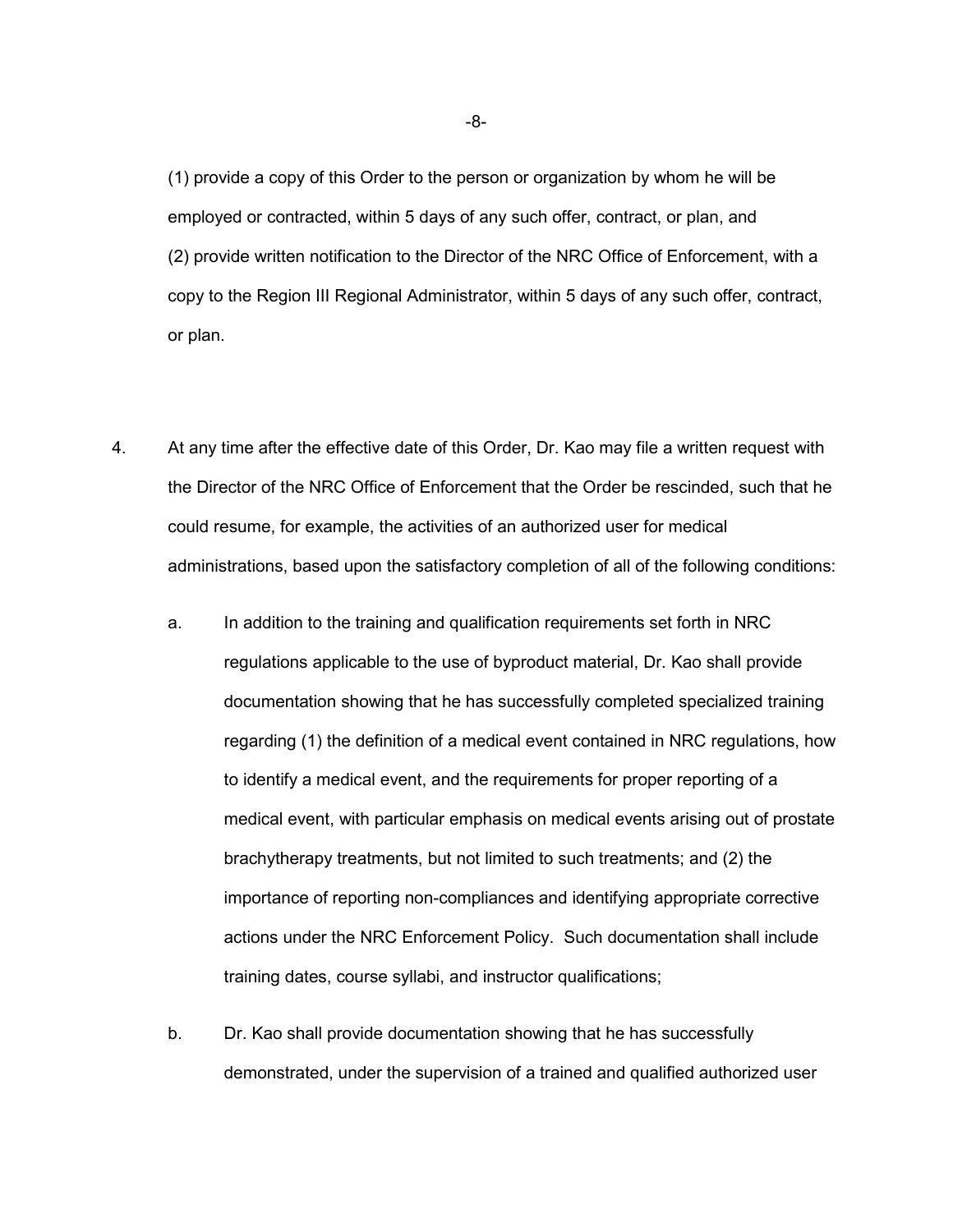competent in the identification and reporting of medical events, the ability to correctly identify and report medical events in accordance with NRC regulations, including (but not limited to) medical events resulting from prostate brachytherapy. This paragraph does not permit Dr. Kao to use byproduct material, act as an authorized user, or otherwise engage in NRC-licensed activities. Such documentation shall include an attestation by the authorized user under whom Dr. Kao performed regarding the methodology (e.g., observation, examination, use of biologically equivalent human phantoms) used to demonstrate Dr. Kao's competence; and

- c. Dr. Kao shall provide to the Director of the NRC Office of Enforcement, with a copy to the Region III Regional Administrator, a written document describing in detail his understanding of: (1) the 10 CFR Part 35 definition of a medical event; (2) his role and responsibility regarding performing activities in accordance with a written directive; (3) the steps necessary to identify and report medical events to the NRC and (4) the process he would follow to identify the corrective actions that would be necessary if he were to be involved with a noncompliance of NRC regulations in the future, including (but not limited to) a medical event resulting from prostate brachytherapy.
- 5. If Dr. Kao seeks rescission of this Order under Paragraph IV.4, the information required by Paragraph IV.4 shall be provided to the Director, Office of Enforcement, U. S. Nuclear Regulatory Commission, Washington, DC 20555-0001, with a copy to the Regional Administrator, Region III, 2443 Warrenville Road, Suite 210, Lisle IL 60532.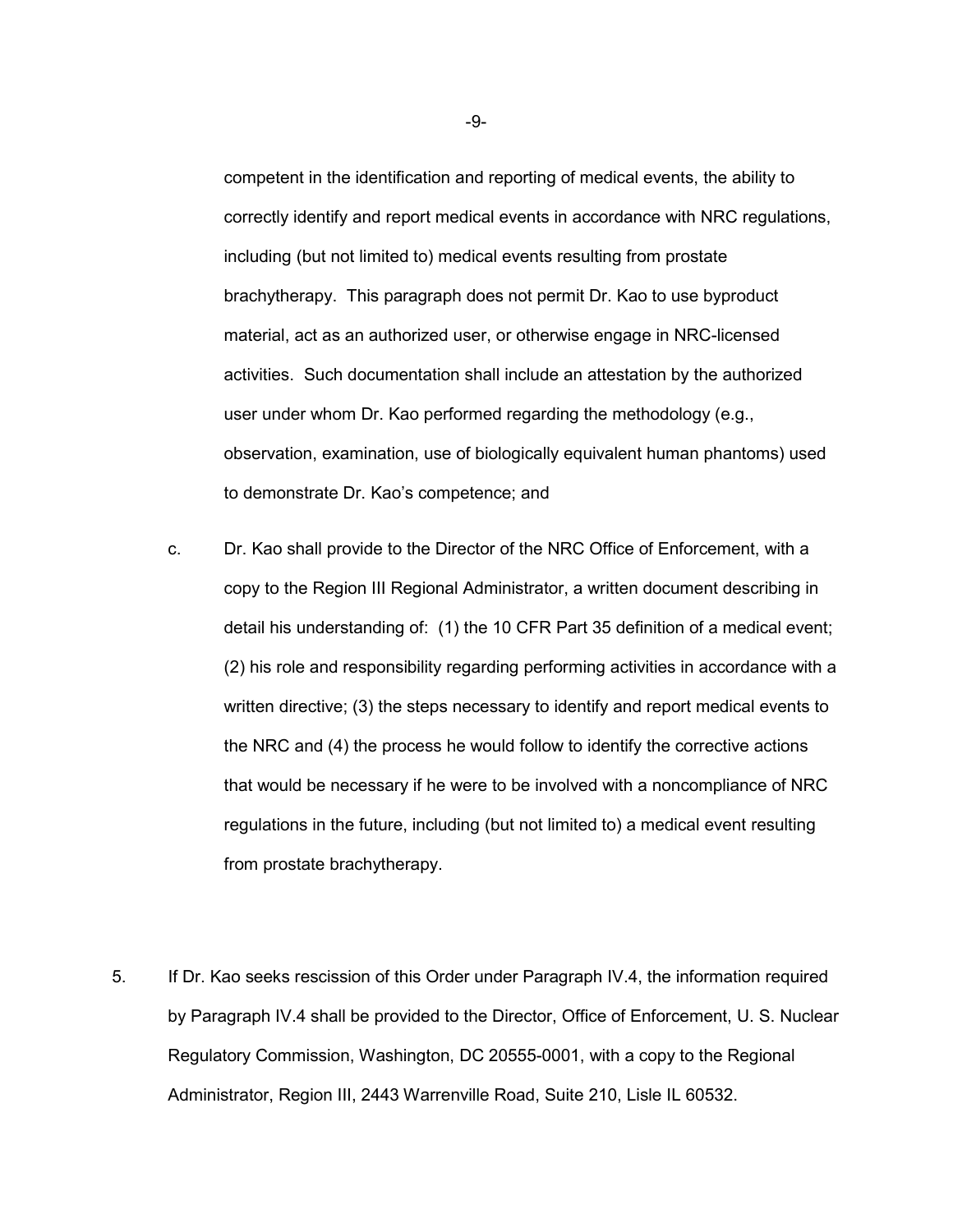6. This Order shall be effective 20 days following its publication in the *Federal Register* and shall remain in effect until the conditions specified above have been met and the Director of Office of Enforcement determines in writing that the Order is rescinded.

The Director, OE, may, in writing, relax or rescind any of the above conditions upon demonstration by Dr. Kao of good cause.

## V

In accordance with 10 CFR 2.202, Dr. Gary Kao must, and any other person adversely affected by this Order may, submit an answer to this Order within 20 days of its publication in the *Federal Register*. Dr. Kao's answer must be submitted under oath and affirmation. In addition, Dr. Kao and any other person adversely affected by this Order may request a hearing on this Order within 20 days of its publication in the *Federal Register*. Where good cause is shown, consideration will be given to extending the time to answer or request a hearing. A request for extension of time must be directed to the Director, Office of Enforcement, U.S. Nuclear Regulatory Commission, and include a statement of good cause for the extension.

All documents filed in NRC adjudicatory proceedings, including a request for hearing, a petition for leave to intervene, any motion or other document filed in the proceeding prior to the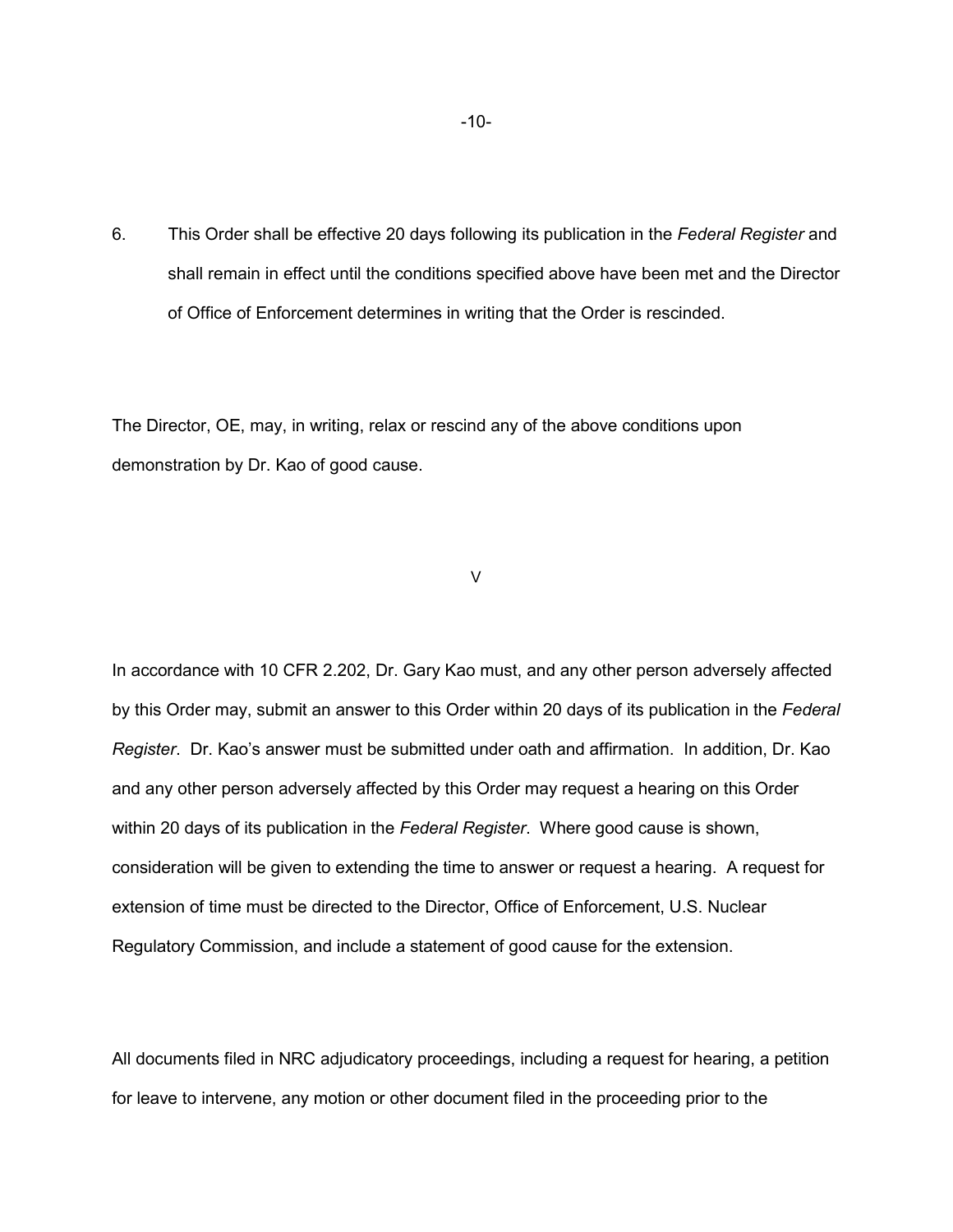submission of a request for hearing or petition to intervene, and documents filed by interested governmental entities participating under 10 CFR 2.315(c), must be filed in accordance with the NRC E-Filing rule (72 FR 49139, August 28, 2007). The E-Filing process requires participants to submit and serve all adjudicatory documents over the internet, or in some cases to mail copies on electronic storage media. Participants may not submit paper copies of their filings unless they seek an exemption in accordance with the procedures described below.

To comply with the procedural requirements of E-Filing, at least 10 days prior to the filing deadline, the participant should contact the Office of the Secretary by e-mail at hearing.docket@nrc.gov, or by telephone at (301) 415-1677, to request (1) a digital ID certificate, which allows the participant (or its counsel or representative) to digitally sign documents and access the E-Submittal server for any proceeding in which it is participating; and (2) advise the Secretary that the participant will be submitting a request or petition for hearing (even in instances in which the participant, or its counsel or representative, already holds an NRC-issued digital ID certificate). Based upon this information, the Secretary will establish an electronic docket for the hearing in this proceeding if the Secretary has not already established an electronic docket.

Information about applying for a digital ID certificate is available on NRC's public Web site at *http://www.nrc.gov/site-help/e-submittals/apply-certificates.html*. System requirements for accessing the E-Submittal server are detailed in NRC's "Guidance for Electronic Submission," which is available on the agency's public Web site at *http://www.nrc.gov/site-help/e-*

-11-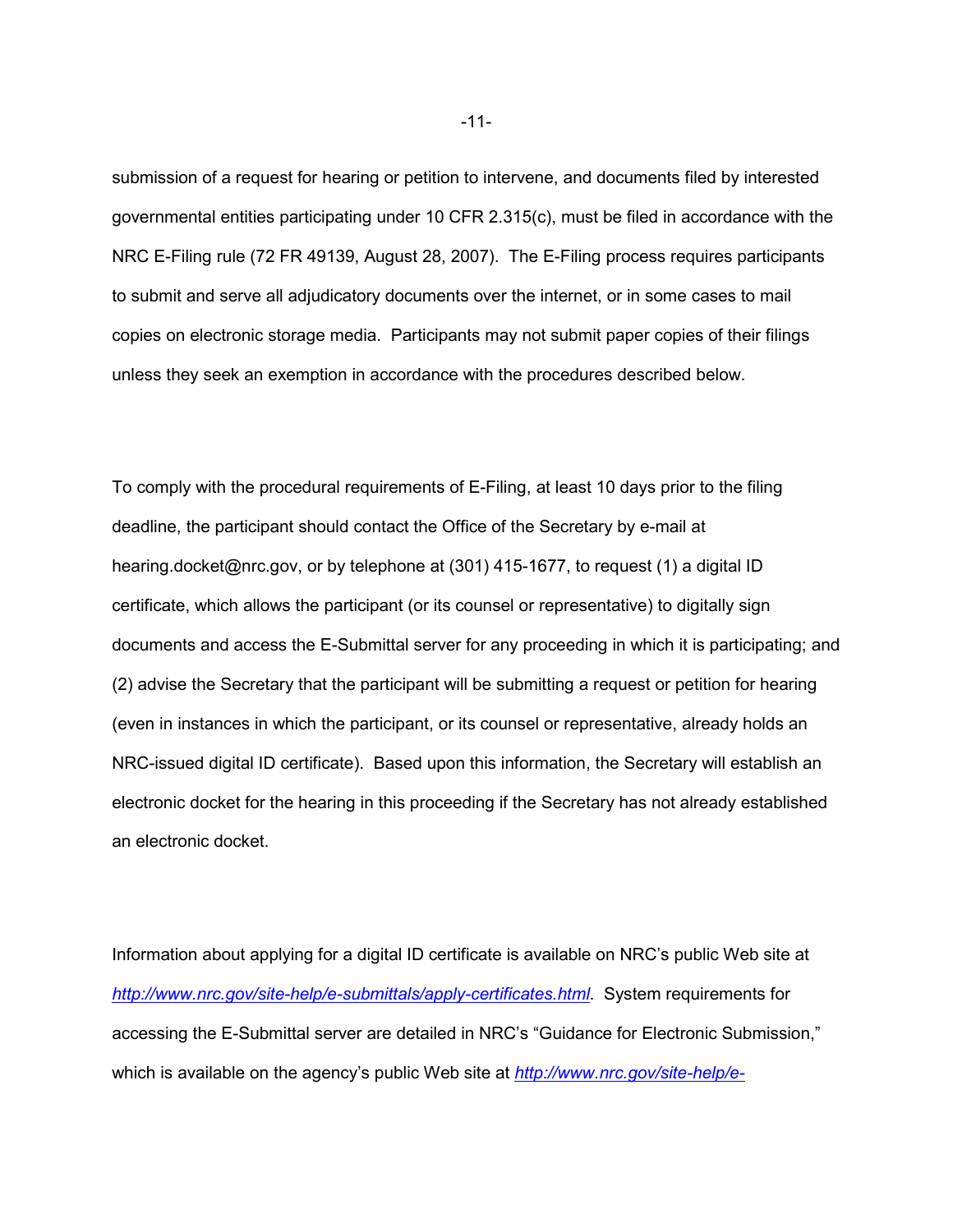*submittals.html*. Participants may attempt to use other software not listed on the web site, but should note that the NRC's E-Filing system does not support unlisted software, and the NRC Meta System Help Desk will not be able to offer assistance in using unlisted software.

If a participant is electronically submitting a document to the NRC in accordance with the E-Filing rule, the participant must file the document using the NRC's online, web-based submission form. In order to serve documents through the Electronic Information Exchange (EIE), users will be required to install a web browser plug-in from the NRC web site. Further information on the web-based submission form, including the installation of the Web browser plug-in, is available on the NRC's public web site at *http://www.nrc.gov/site-help/esubmittals.html*.

Once a participant has obtained a digital ID certificate and a docket has been created, the participant can then submit a request for hearing or petition for leave to intervene. Submissions should be in Portable Document Format (PDF) in accordance with NRC guidance available on the NRC public Web site at *http://www.nrc.gov/site-help/e-submittals.html*. A filing is considered complete at the time the documents are submitted through the NRC's E-Filing system. To be timely, an electronic filing must be submitted to the E-Filing system no later than 11:59 p.m. Eastern Time on the due date. Upon receipt of a transmission, the E-Filing system time-stamps the document and sends the submitter an e-mail notice confirming receipt of the document. The E-Filing system also distributes an e-mail notice that provides access to the document to the NRC Office of the General Counsel and any others who have advised the Office of the Secretary that they wish to participate in the proceeding, so that the filer need not serve the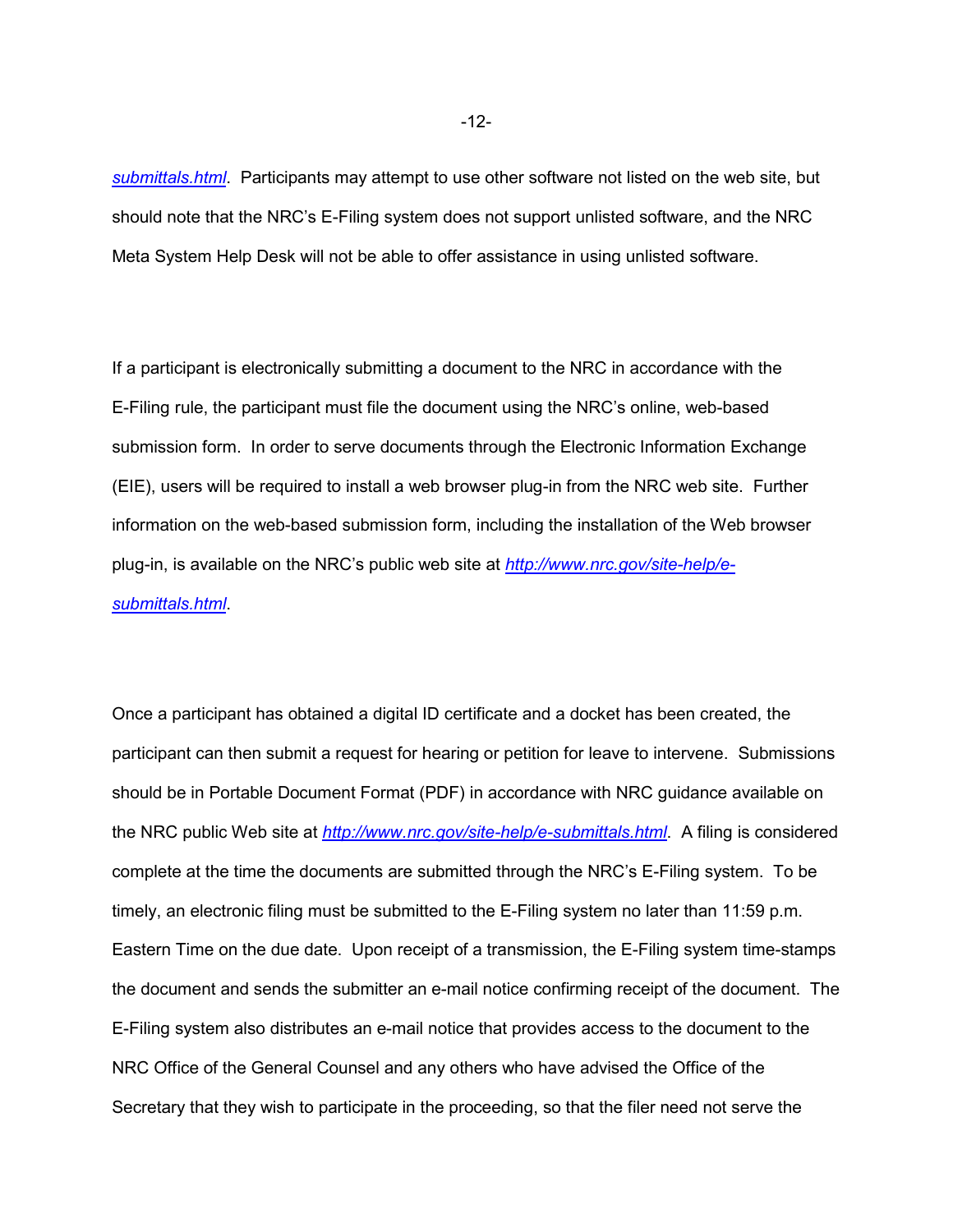documents on those participants separately. Therefore, applicants and other participants (or their counsel or representative) must apply for and receive a digital ID certificate before a hearing request/petition to intervene is filed so that they can obtain access to the document via the E-Filing system.

A person filing electronically using the agency's adjudicatory E-Filing system may seek assistance by contacting the NRC Meta System Help Desk through the "Contact Us" link located on the NRC web site at *http://www.nrc.gov/site-help/e-submittals.html*, by e-mail at MSHD.Resource@nrc.gov, or by a toll-free call at (866) 672-7640. The NRC Meta System Help Desk is available between 8 a.m. and 8 p.m., Eastern Time, Monday through Friday, excluding government holidays.

Participants who believe that they have a good cause for not submitting documents electronically must file an exemption request, in accordance with 10 CFR 2.302(g), with their initial paper filing requesting authorization to continue to submit documents in paper format. Such filings must be submitted by: (1) first class mail addressed to the Office of the Secretary of the Commission, U.S. Nuclear Regulatory Commission, Washington, DC 20555-0001, Attention: Rulemaking and Adjudications Staff; or (2) courier, express mail, or expedited delivery service to the Office of the Secretary, Sixteenth Floor, One White Flint North, 11555 Rockville Pike, Rockville, Maryland, 20852, Attention: Rulemaking and Adjudications Staff. Participants filing a document in this manner are responsible for serving the document on all other participants. Filing is considered complete by first-class mail as of the time of deposit in the mail, or by courier, express mail, or expedited delivery service upon depositing the document with the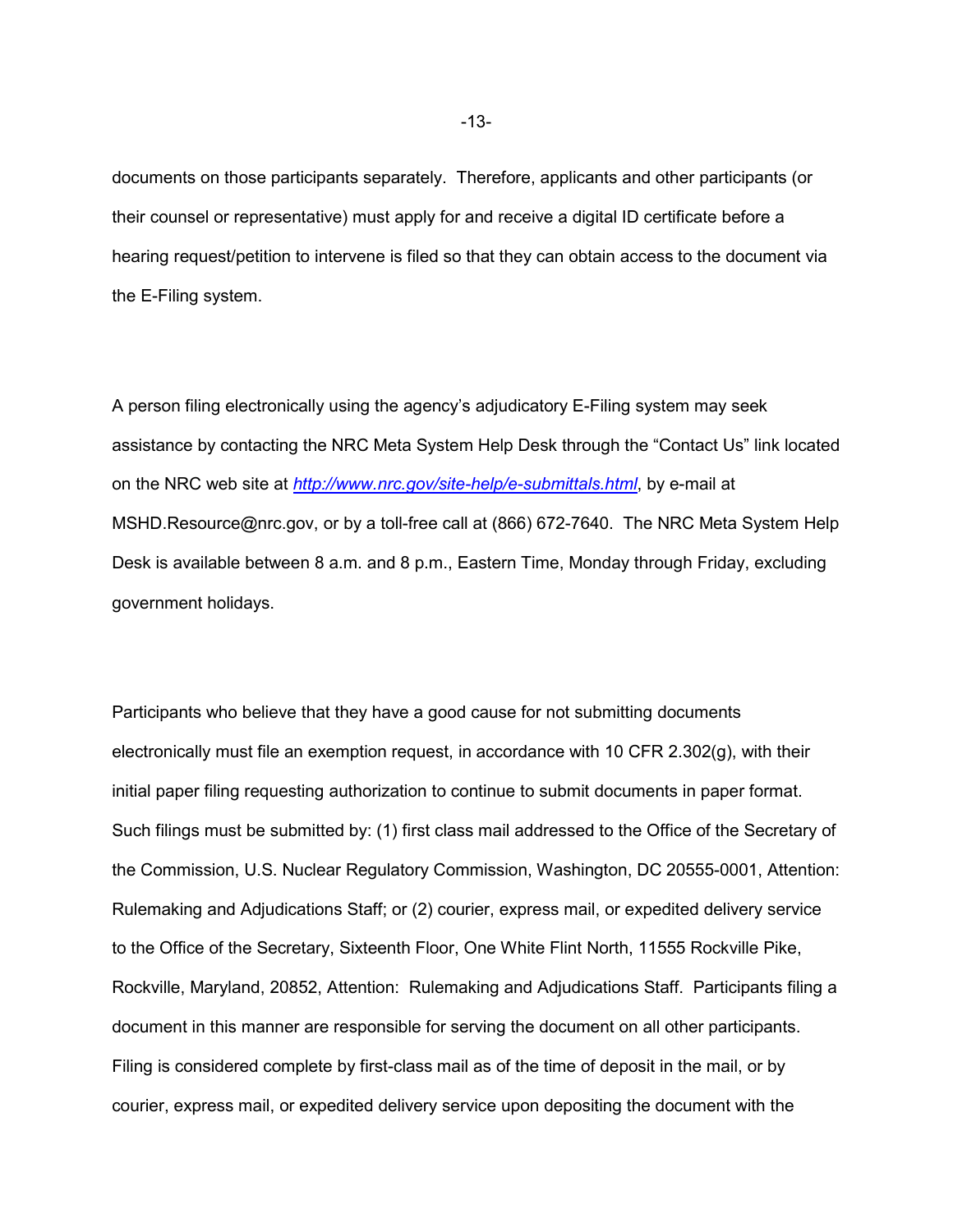provider of the service. A presiding officer, having granted an exemption request from using E-Filing, may require a participant or party to use E-Filing if the presiding officer subsequently determines that the reason for granting the exemption from use of E-Filing no longer exists.

Documents submitted in adjudicatory proceedings will appear in NRC's electronic hearing docket, which is available to the public at *http://ehd.nrc.gov/EHD\_Proceeding/home.asp*, unless excluded pursuant to an order of the Commission, or the presiding officer. Participants are requested not to include personal privacy information, such as social security numbers, home addresses, or home phone numbers in their filings, unless an NRC regulation or other law requires submission of such information. With respect to copyrighted works, except for limited excerpts that serve the purpose of the adjudicatory filings and would constitute a Fair Use application, participants are requested not to include copyrighted materials in their submission.

If a person other than Dr. Kao requests a hearing, that person shall set forth with particularity the manner in which his/her interest is adversely affected by this Order and shall address the criteria set forth in 10 CFR 2.309(d).

If a hearing is requested by a licensee or a person whose interest is adversely affected, the Commission will issue an Order designating the time and place of any hearings. If a hearing is held, the issue to be considered at such hearing shall be whether this Order should be sustained. In the absence of any request for hearing, or written approval of an extension of time